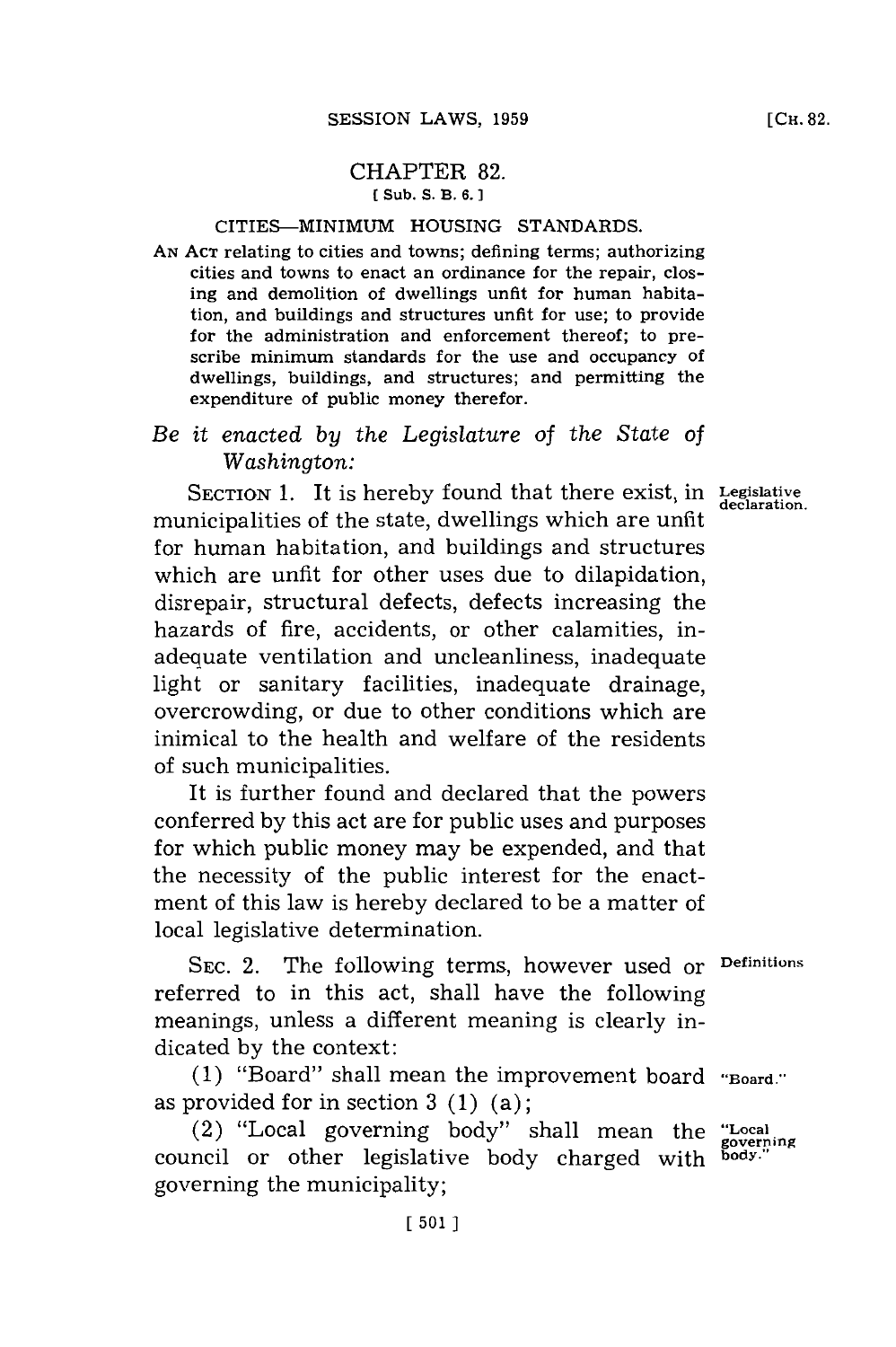**CH. 82.]**

pality." **(3)** "Municipality" shall mean any incorporated city or town in the state;

**"Public,** (4) "Public officer" shall mean any officer who is in charge of any department or branch of the government of the municipality relating to health, fire, building regulation, or other activities concerning dwellings, buildings, and structures in the municipality.

**Permissible** SEC. **3. (1)** Whenever the local governing body **ordinances** of a municipality finds that one or more conditions of the character described in section **1** hereof exist within the municipality, said governing body may adopt ordinances relating to such dwellings, buildings, or structures within the municipality. Such ordinances may provide for the following:

(a) That an "improvement board" or officer be designated or appointed to exercise the powers assigned to such board or officer **by** the ordinance as specified herein. Said board or officer may be an existing municipal board, or officer, in the municipality, or may be a separate board or officer appointed solely for the purpose of exercising the powers assigned **by** said ordinance.

If a board is created, the ordinance shall specify the terms, method of appointment, and type of membership of said board, which may be limited, if the local governing body chooses, to public officers as herein defined.

**(b)** If a board is created, a public officer, other than a member of the improvement board, may be designated to work with the board and carry out the duties and exercise the powers assigned to said public officer **by** the ordinance.

(c) That if, after a preliminary investigation of any dwelling, building, or structure, the board or officer finds that it is unfit for human habitation or other use, he shall cause to be served either personally or **by** registered mail upon all persons hay-

**[ 502]1**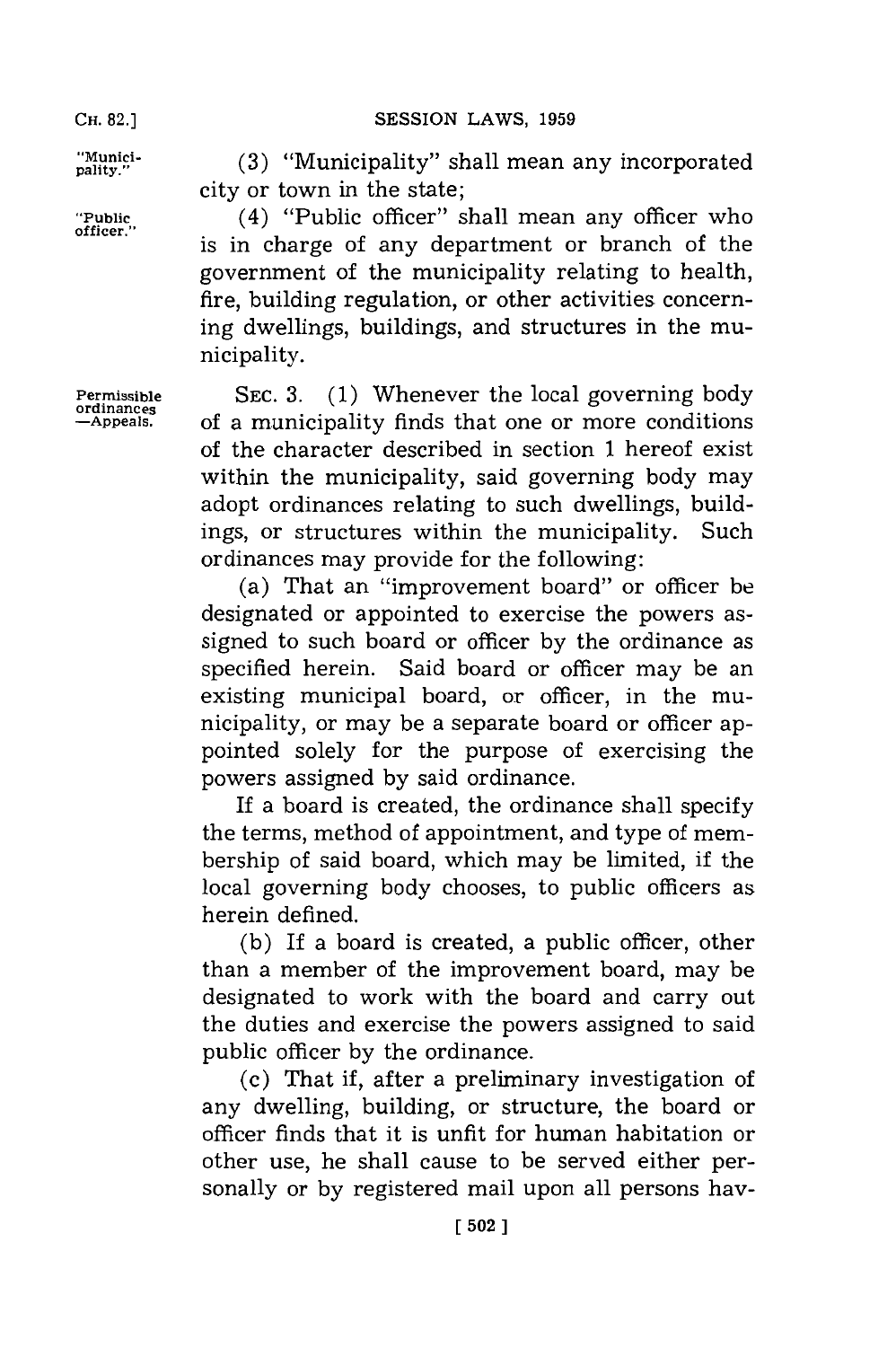ing any interest therein, as shown upon the records of the auditor's office of the county in which such property is located, and shall post in a conspicuous place on such property, a complaint stating in what respects such dwelling, building, or structure is unfit for human habitation or other use. If the whereabouts of such persons is unknown and the same cannot be ascertained **by** the board or officer in the exercise of reasonable diligence, and the board or officer shall make an affidavit to the effect, then the serving of such complaint or order upon such persons may be made **by** publishing the same once each week for two consecutive weeks in a newspaper published in the municipality, or in the absence of such newspaper, it shall be posted in three public places in the municipality in which the dwellings, buildings, or structures are located. Such complaint shall contain a notice that a hearing will be held before the board or officer, at a place therein fixed, not less than ten days nor more than thirty days after the serving of said complaint; or in the event of publication or posting, not less than fifteen days nor more than thirty days from the date of the first publication and posting; that all parties in interest shall be given the right to file an answer to the complaint, and to appear in person, or otherwise, and to give testimony at the time and place fixed in the complaint. The rules of evidence prevailing in courts of law or equity shall not be controlling in hearings before the board or officer. **A** copy of such complaint shall also be filed with the auditor of the county in which the dwelling, building, or structure is located, and such filing of the complaint or order shall have the same force and effect as other lis pendens notices provided **by** law.

**(d)** That the board or officer may determine that a dwelling, building, or structure is unfit for human habitation or other use if it finds that con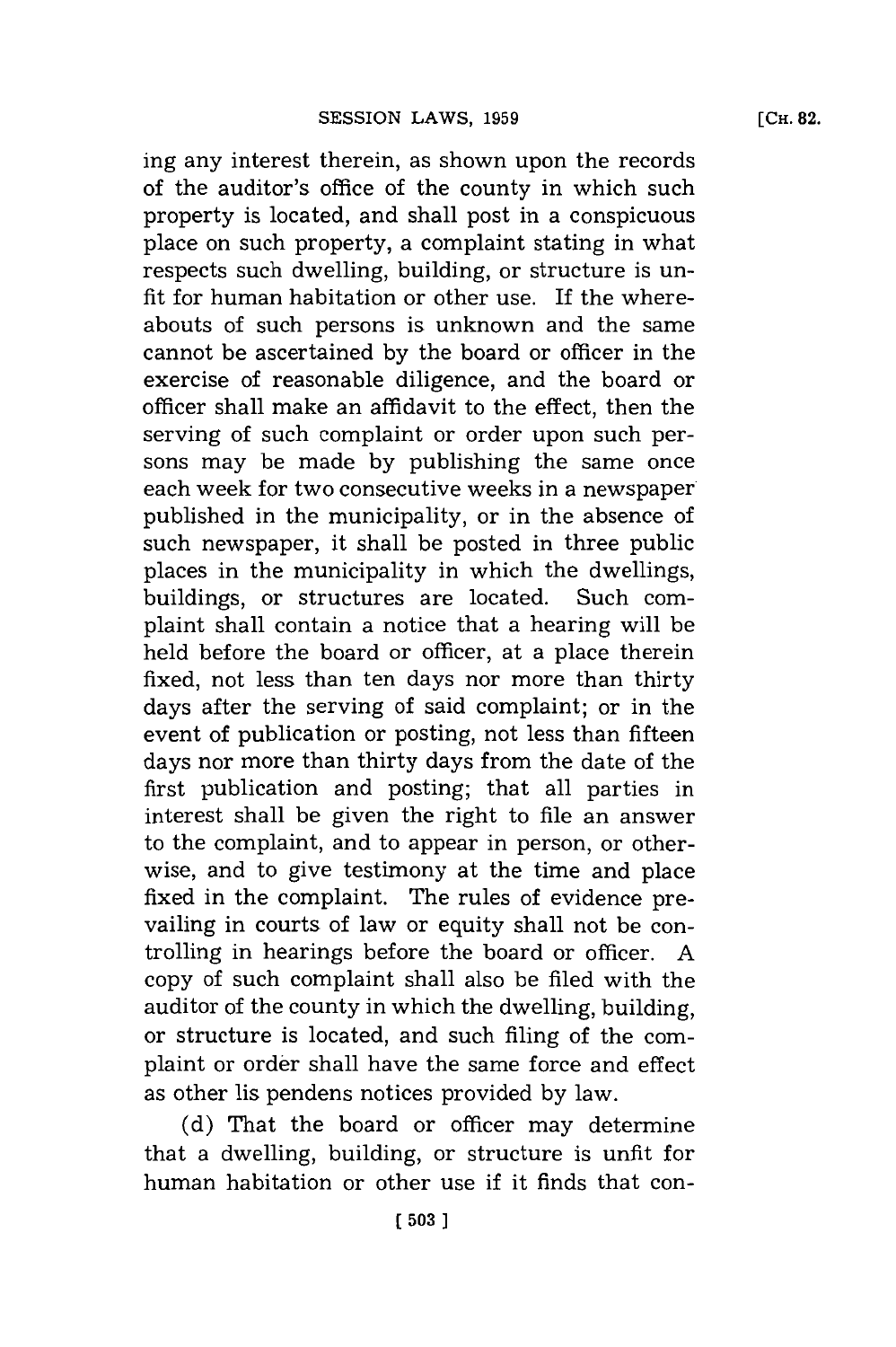**CH. 82.]**

**Permissible** ditions exist in such dwelling, building, or structure or appeals. which are dangerous or injurious to the health or safety of the occupants of such dwelling, building, or structure, the occupants of neighboring dwellings, or other residents of such municipality. Such conditions may include the following, without limitations: Defects therein increasing the hazards of fire or accident; inadequate ventilation, light, or sanitary facilities, dilapidation, disrepair, structural defects, uncleanliness, overcrowding, or inadequate drainage. The ordinance shall state reasonable and minimum standards covering such conditions, including those contained in ordinances adopted in accordance with subdivision **(7)** (a) herein, to guide the board or the public officer and the agents and employees of either, in determining the fitness of a dwelling for human habitation, or building or structure for other use.

> (e) That the determination of whether a dwelling, building, or structure should be repaired or demolished, shall be based on specific stated standards on (i) the degree of structural deterioration of the dwelling, building, or structure, or (ii) the relationship that the estimated cost of repair bears to the value of the dwelling, building, or structure, with the method of determining this value to be specified in the ordinance.

> **(f)** That if, after the required hearing, the board or officer determines that the dwelling is unfit for human habitation, or building or structure is unfit for other use, it shall state in writing its findings of fact in support of such determination, and shall issue and cause to be served upon the owner or party in interest thereof, as is provided in subdivision **(1)** (c), and shall post in a conspicuous place on said property, an order which (i) requires the owner or party in interest, within the time specified in the order, to repair, alter, or improve such dwel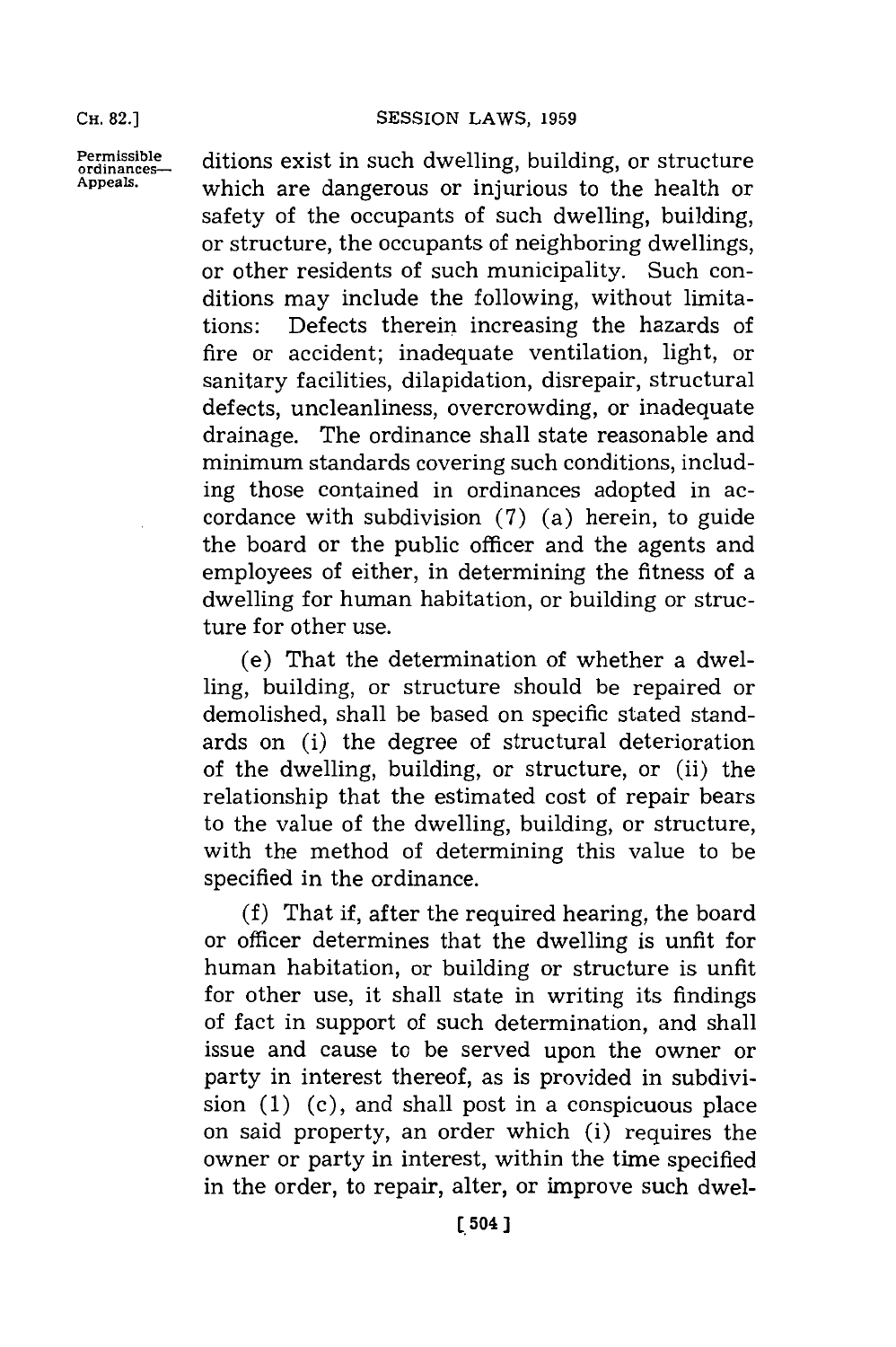ling, building, or structure to render it fit for human habitation, or for other use, or to vacate and close the dwelling, building, or structure, if such course of action is deemed proper on the basis of the standards set forth as required in subdivision **(1)**  $(e)$ ; or (ii) requires the owner or party in interest, within the time specified on the order, to remove or demolish such dwelling, building, or structure, if this course of action is deemed proper on the basis of said standards. If no appeal is filed, a copy of such order shall be filed with the auditor of the county in which the dwelling, building, or structure is located.

**(g)** The owner or any party in interest, within thirty days from the date of service upon the owner and posting of an order issued **by** the board under the provisions of subdivision (c) of this subsection, may file an appeal with the appeals commission.

The local governing body of the municipality shall designate or establish a municipal agency to serve as the appeals commission. The local governing body shall also establish rules of procedure adequate to assure a prompt and thorough review of matters submitted to the appeals commission, and such rules of procedure shall include the following, without being limited thereto: (i) **All** matters submitted to the appeals commission must be resolved **by** the commission within sixty days from the date of filing therewith, and (ii) a transcript of the findings of fact of the appeals commission shall be made available to the owner or other party of interest upon demand.

The findings and orders of the appeals commission shall be reported in the same manner and shall bear the same legal consequences as if issued **by** the board, and shall be subject to review only in the manner and to the extent provided in subdivision (2) of this section.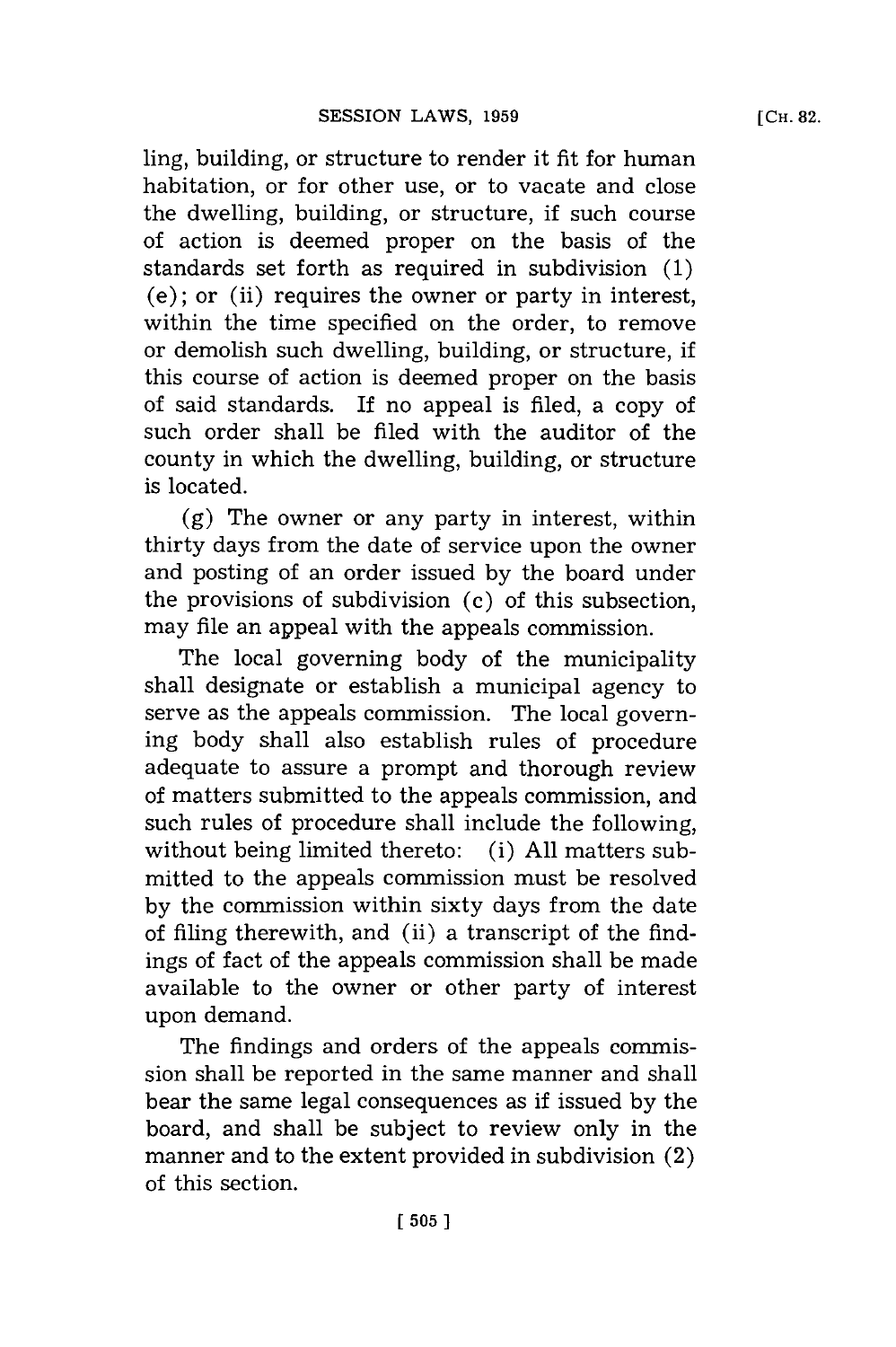**CH. 82.]**

Permissible If the owner or party in interest, following ex-**Appeals.** haustion of his rights to appeal, fails to comply with the final order to repair, alter, improve, vacate, close, remove, or demolish the dwelling, building, or structure, the board or officer may direct or cause such dwelling, building, or structure to be repaired, altered, improved, vacated, and closed, removed, or demolished.

> (h) That the amount of the cost of such repairs, alterations or improvements, or vacating and closing, or removal or demolition **by** the board or officer, shall be assessed against the real property upon which such cost was incurred unless such amount is previously paid. The county treasurer, upon certification to him **by** the treasurer of the municipality of the assessment amount being due and owing, shall enter the amount of such assessment upon the tax rolls against the property for the current year, and the same shall become a part of the general taxes for that year to be collected at the same time and with the same interest (not to exceed six percent) and penalties, and when collected shall be deposited to the credit of the general fund of the municipality: *Provided,* That if the total assessment due and owing exceeds twenty-five dollars the local governing body shall, upon written request of the owner or party in interest, divide the amount due into ten equal annual installments, subject to earlier payment at the option of owner or party in interest. If the dwelling, building, or structure is removed or demolished **by** the board or officer, the board or officer shall, if possible, sell the materials of such dwelling, building, or structure in accordance with procedures set forth in said ordinance, and shall credit the proceeds of such sale against the cost of the removal or demolition, and if there be any balance remaining, it shall be paid to the parties en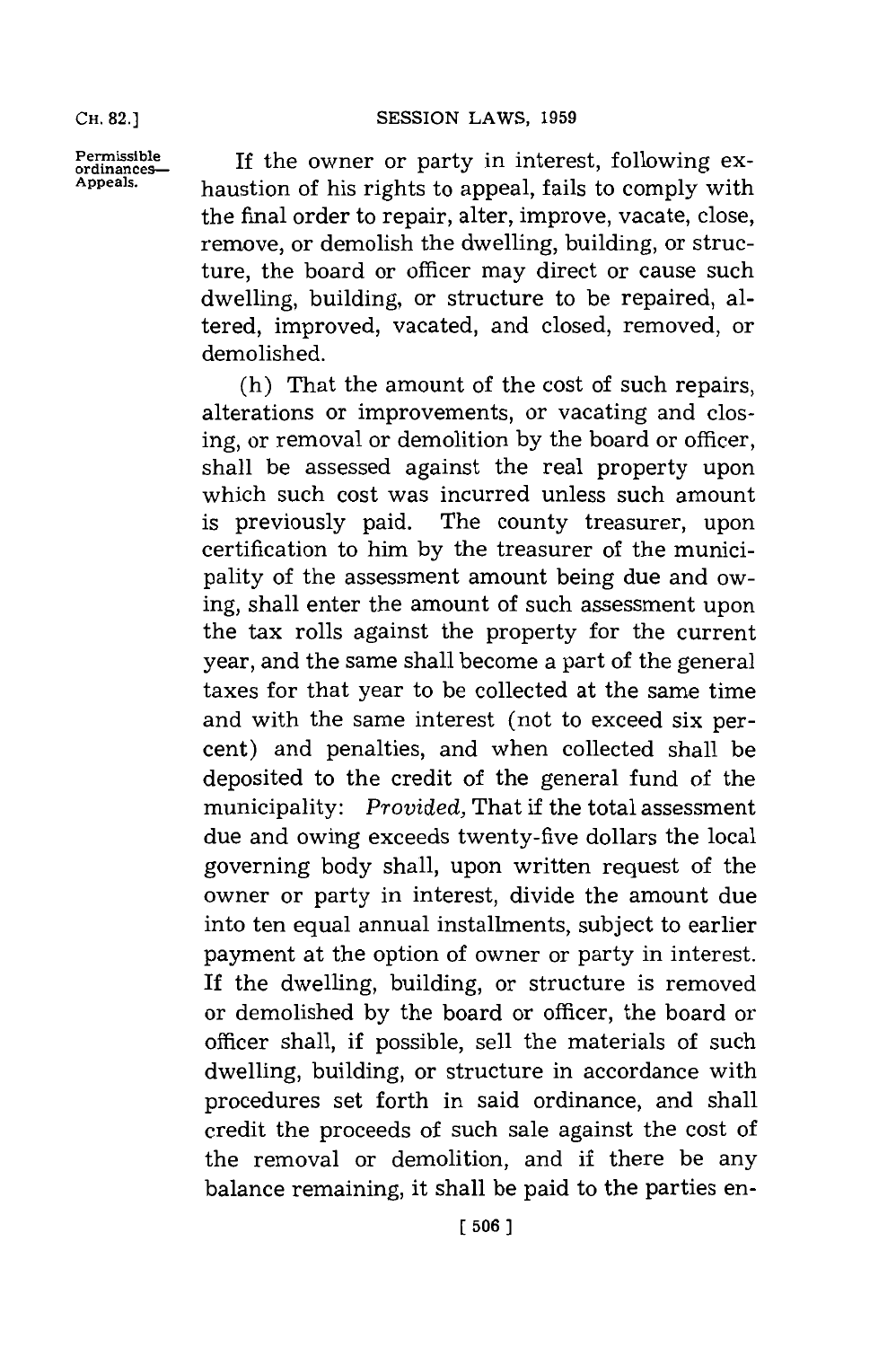titled thereto, as determined **by** the board or officer, after deducting the cost incident thereto.

(2) Any person affected **by** an order issued **by** the appeals commission pursuant to subdivision **(1) (f)** hereof may, within thirty days after the posting and service of the order, petition the superior court for an injunction restraining the public officer or members of the board from carrying out the provisions of the order. In all such proceedings the court is authorized to affirm, reverse, or modify the order and such trial shall be heard de novo.

**(3)** An ordinance adopted **by** the local governing body of the municipality may authorize the board or officer to exercise such powers as may be necessary or convenient to carry out and effectuate the purposes and provisions of this section. These powers shall include the following in addition to others herein granted: (a) (i) to determine which dwellings within the municipality are unfit for human habitation; (ii) to determine which buildings or structures are unfit for other use; **(b)** to administer oaths and affirmations, examine witnesses and receive evidence; and (c) to investigate the dwelling and other use conditions in the municipality and to enter upon premises for the purpose of making examinations when the board or officer has reasonable ground for believing they are unfit for human habitation, or for other use, provided that such entries shall be made in such manner as to cause the least possible inconvenience to the persons in possession, and to obtain an order for this purpose after submitting evidence in support of an application which is adequate to justify such an order from a court of competent jurisdiction in the event entry is denied or resisted.

(4) The local governing body of any municipality adopting an ordinance pursuant to this act may ap-